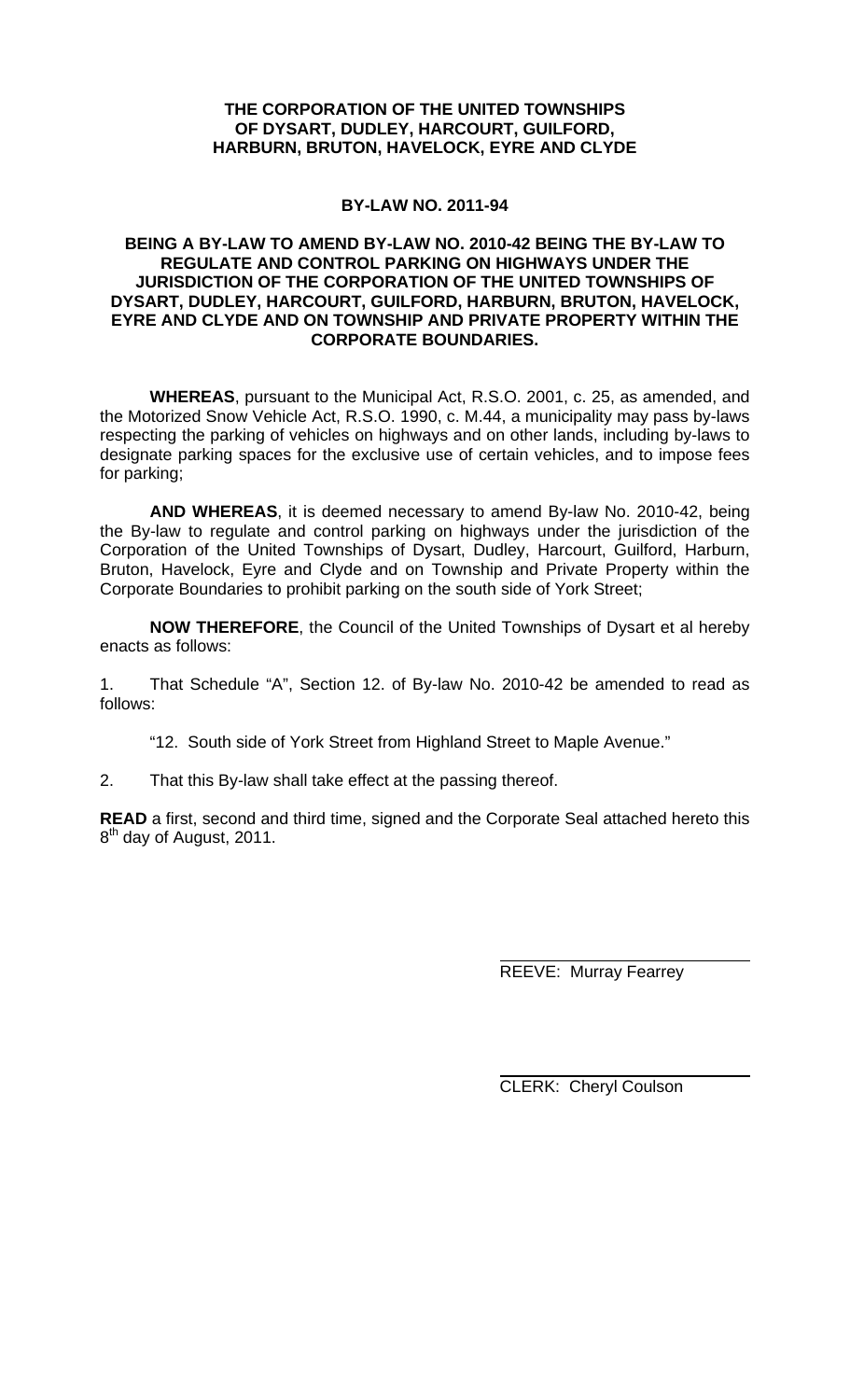Parking By‐law 2010‐42

#### **Amend Section 2 add to Definitions**

2.17 "*Pay N Display Dispenser*" means a device that when coins are deposited, a timing mechanism shall indicate the actual time to which parking is allowed and will dispense a Validation Ticket which will indicate the date, amount deposited and time to which use of the parking space has been paid for.

#### **Amendments to Section 5**

#### **Change heading of Sec 5 to**

5 Paid Parking Zones

#### **Delete & Replace**

5.2

(1) No person shall *park* a *vehicle* in a *parking* meter zone between the hours of 9:00 A.M. and 6:00 P.M. on Mondays, Tuesdays, Wednesdays, Thursdays, Fridays and Saturdays throughout the year except when such days are legally and lawfully proclaimed holidays unless the owner or operator of such *vehicle* deposits in the *parking* meter provided for the *parking* space the sum of \$1.00 for each and every sixty (60) minute period.

### **New Section 5.3 & 5.4**

- 5.3 Subject to the other provisions of this by‐law, those portions of *highways* listed in Schedule "E" shall be and are hereby designated as Pay N Display Zones
- 5.4 Notwithstanding anything in this by-law to the contrary, the following rules and regulations apply to Pay N Display zones;
	- (1) No person shall *park* a *vehicle* in a Pay N Display zone between the hours of 9:00 A.M. and 6:00 P.M. on Mondays, Tuesdays, Wednesdays, Thursdays, Fridays and Saturdays throughout the year except when such days are legally and lawfully proclaimed holidays unless the owner or operator of such *vehicle* deposits in the Pay N Display dispenser the sum of one dollar (\$1.00) for each sixty minutes with a minimum payment of \$0.25.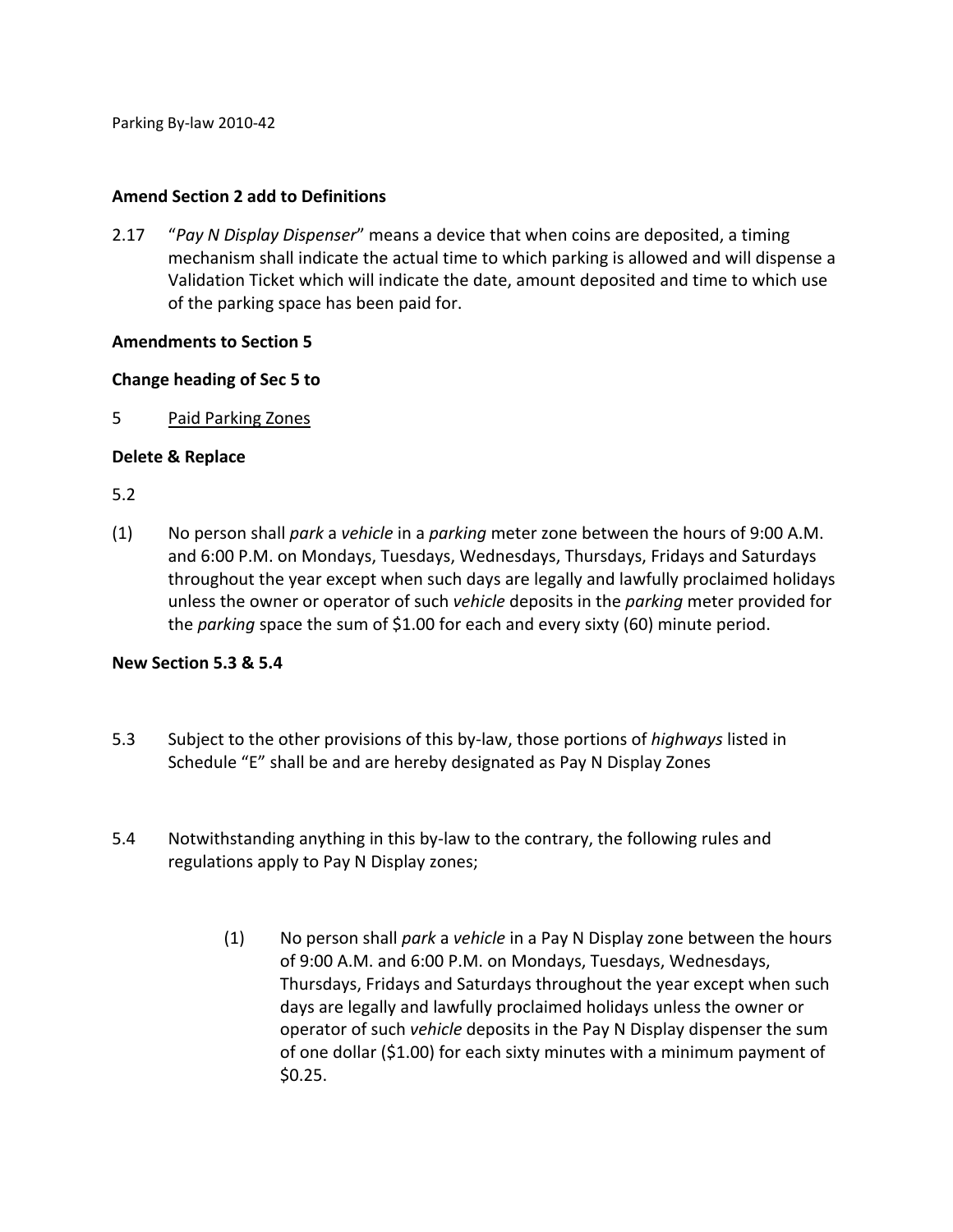- (2) No person shall allow a *vehicle* to remain *parked* for a longer period than that for which payment has been made in the form of coins deposited in the Pay N Display and as indicated on the Validation Ticket, which must be displayed face up on the dash of the vehicle so as to be visible from the outside of the vehicle to indicate that parking has been paid for.
- (3) If a *vehicle* is of such length that it cannot be *parked* within one *parking* space, the person *parking* the *vehicle* may occupy two (2) spaces and shall pay for and display 2 Validation Tickets as per Section 5.4 (2)
- (4) Any portion or portions of the areas designated in this by‐law as "Pay N Display zones" may be at any time be designated temporarily as "No Parking" areas by resolution of the Council of the *Municipality*.

## **Amend Section 7.2 by adding**

## 7.2

(21) park a vehicle without displaying valid Validation Ticket

## **Amend Schedule "B"by adding**

## Schedule B

5. 2 Hour (120 minute) in Pay N Display Zone

## **Amend Section 1 of Schedule D**

1. Highland Street North and South Sides between the intersections of Maple Avenue to the west and Dysart Avenue to the East

## **Add New Schedule "E"**

### **Schedule E**

## **(List of Pay N Display Zones)**

1. Highland Street north and south sides between the intersections of Cedar Avenue to the west and Maple Avenue to the east.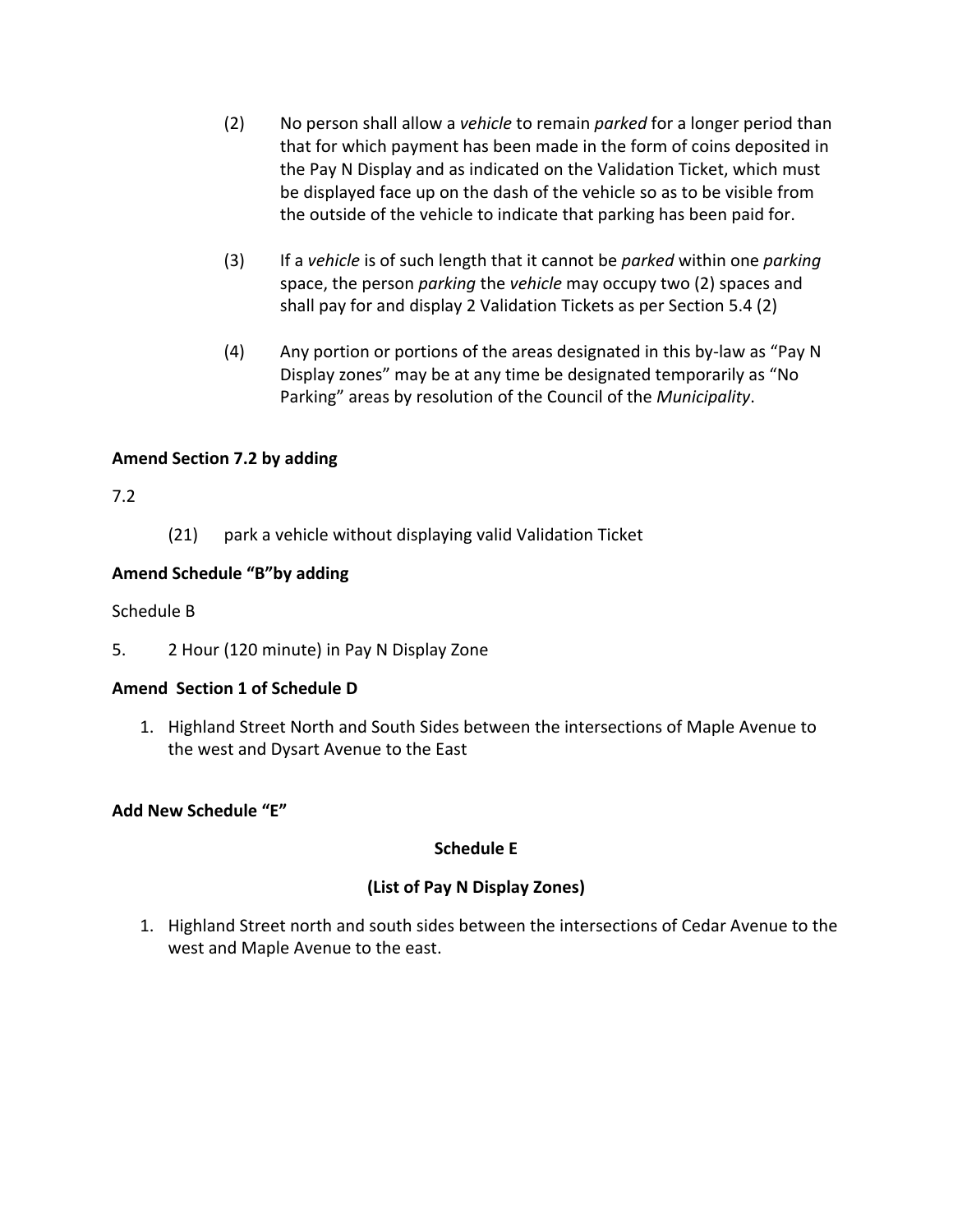## **THE CORPORATION OF THE UNITED TOWNSHIPS OF DYSART, DUDLEY, HARCOURT, GUILFORD, HARBURN, BRUTON, HAVELOCK, EYRE AND CLYDE**

## **BY-LAW NO. 2010-42**

## **BEING A BY-LAW TO REGULATE AND CONTROL PARKING ON HIGHWAYS UNDER THE JURISDICTION OF THE CORPORATION OF THE UNITED TOWNSHIPS OF DYSART, DUDLEY, HARCOURT, GUILFORD, HARBURN, BRUTON, HAVELOCK, EYRE AND CLYDE AND ON TOWNSHIP AND PRIVATE PROPERTY WITHIN THE CORPORATE BOUNDARIES.**

**WHEREAS**, pursuant to the Municipal Act, R.S.O. 2001, c. 25, as amended, and the Motorized Snow Vehicle Act, R.S.O. 1990, c. M.44, a municipality may pass by-laws respecting the parking of vehicles on highways and on other lands, including by-laws to designate parking spaces for the exclusive use of certain vehicles, and to impose fees for parking;

**NOW THEREFORE**, the Council of the Corporation of the United Townships of Dysart, Dudley, Harcourt, Guilford, Harburn, Bruton, Havelock, Eyre and Clyde ENACTS AS FOLLOWS:

1 This by-law may be referred to as the Parking Control By-law and shall apply to all highways under the jurisdiction of the Corporation of the United Townships of Dysart, Dudley, Harcourt, Guilford, Harburn, Bruton, Havelock, Eyre and Clyde, and on Municipal and private property within the Corporate boundaries.

## 2 DEFINITIONS

In this by-law;

- 2.1 "*authorized sign*" means any sign or other device, which is not an *official sign*, and which has been placed or erected on a *highway, municipal property* or *private property* under the authority of this by-law.
- 2.2 "*boulevard*" means the part of a *highway* between the property line and the edge of the *roadway*. A *boulevard* may or may not contain a *sidewalk* or driveway;
- 2.3 "*highway*" includes a common and public *highway*, street, avenue, parkway, driveway, square, place, bridge, viaduct or trestle, any part of which is intended for or used by the general public for the passage of *vehicles* and includes the area between the lateral property lines thereof;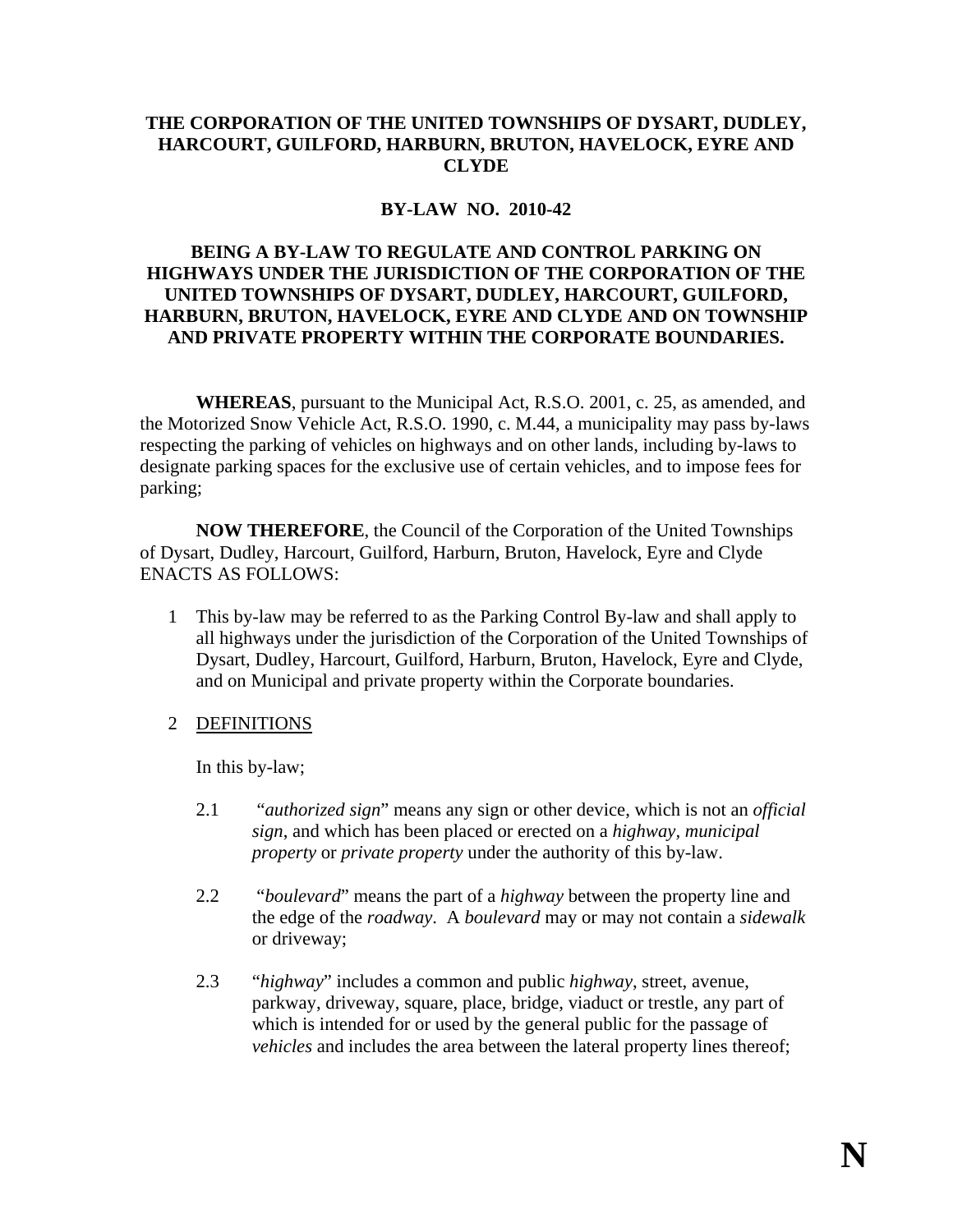- 2.4 "*intersection*" means the arc embraced within the prolongation or connection of the lateral curb lines or, if none, then of the lateral boundary lines of the two or more *highways* that join one another at an angle, whether or not one *highway* crosses the other;
- 2.5 "*official sign*" means a sign pursuant to either the Highway Traffic Act or the Ontario Traffic Manual;
- 2.6 "*park*" or "*parked*" or "*parking*" when prohibited means the halting of a *vehicle*, whether occupied or not, except when halted temporarily for the purpose of and while actually engaged in loading or unloading merchandise or passengers;
- 2.7 "*police officer*" or "*officer*" for the purpose of this by-law means a member of the Ontario Provincial Police or a municipal law enforcement officer, authorized to enforce the provisions of this by-law and includes all other persons appointed as provincial offences officers pursuant to the Provincial Offences Act, R.S.O. 1990, chapter P33;
- 2.8 "*private property*" means property on which one or more signs have been erected by or on behalf of the owner or occupant prohibiting or restricting *parking* in any manner;
- 2.9 "*roadway*" means the part of the *highway* that is improved, designed or ordinarily used for vehicular traffic, but does not include the shoulder;
- 2.10 "*sidewalk*" means a path or strip of land paved or otherwise on a *highway* physically set apart of designed, made available or intended for pedestrian use;
- 2.11 "*stop*" or "*stopping*" or "*standing*" means the halting of a *vehicle,* even momentarily, whether occupied or not, except when necessary to avoid conflict with other traffic, or to comply with the direction of an *officer* or *police officer* or a traffic sign or signal;
- 2.12 "*taxicab*" means a *motor vehicle* kept or used for hire for the conveyance of passengers or goods;
- 2.13 "*Municipality*" means the Corporation of the United Townships of Dysart, Dudley, Harcourt, Guilford, Harburn, Bruton, Havelock, Eyre and Clyde;
- 2.14 "*municipal property*" means any property owned or occupied by the Corporation of the United Townships of Dysart, Dudley, Harcourt, Guilford, Harburn, Bruton, Havelock, Eyre and Clyde;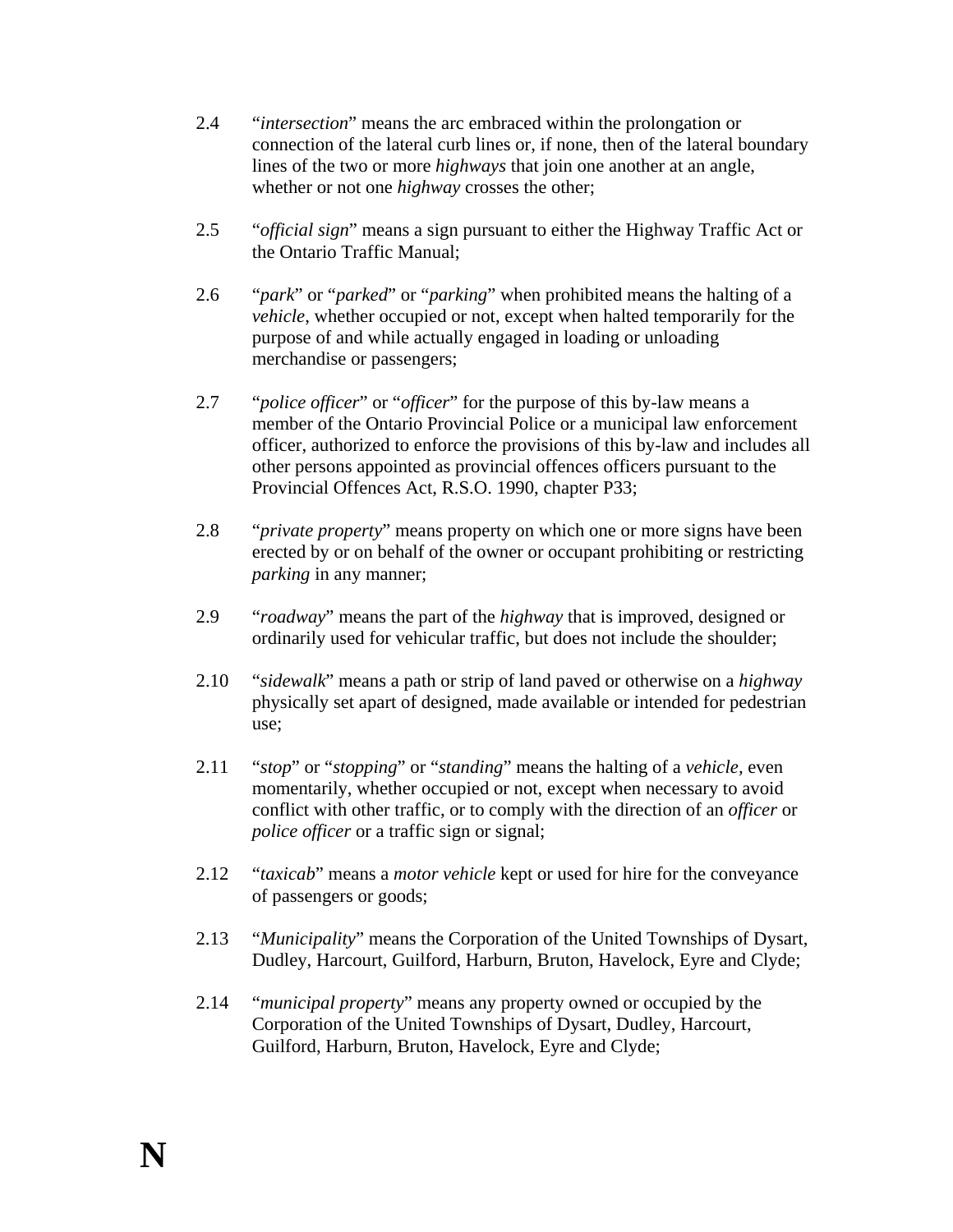- 2.15 "*vehicle*" includes any automobile, motorcycle, motor assisted bicycle, trailer, traction engine, farm tractor, road building machine and *vehicle* drawn, propelled or driven by any kind of power, including muscular power and motorized snow vehicles but not including motor *vehicles* running only upon rails;
- 2.16 "*without consent*" means when a *vehicle* is *parked* on *municipal property* and the owner or operator has been notified by the *Municipality* that *parking* is prohibited. Notification may be verbal or written. Written notification is deemed served if it has been affixed to the *vehicle* in a conspicuous place for a twenty-four (24) hour period.

# 3 PARKING REGULATIONS AND PROHIBITIONS:

- 3.1 No person shall *park* a *vehicle* at any time:
	- (1) on a *highway* facing in a direction opposite to that of the legal direction of traffic on the side of the *highway* that the *vehicle* is *parked*;
	- (2) on a *highway* unless the *vehicle* is parallel to the curb or the edge of the *roadway* and the right-hand side wheels are not more than 15 centimetres (5.9 inches) onto the *roadway* from the curb or the edge of the *roadway*;
	- (3) on a *sidewalk* or the improved portion of a *boulevard*;
	- (4) in front of a public or private driveway or laneway or within 1 meter (3.3 feet) of the limits thereof;
	- (5) within an intersection or 9 metres (29.5 feet) of the limits of an intersection;
	- (6) on any bridge or on the approach to any bridge;
	- (7) on any *highway* or portion thereof in such a manner as to obstruct traffic;
	- (8) in such a manner that the *vehicle* is not wholly within a designated *parking* space unless such *vehicle* is of such length so as to render it impossible to do so and section 5.2(4) hereof is complied with when applicable;
	- (9) in such a position so as to prevent the convenient removal of any *vehicle* previously *parked* or left *standing*;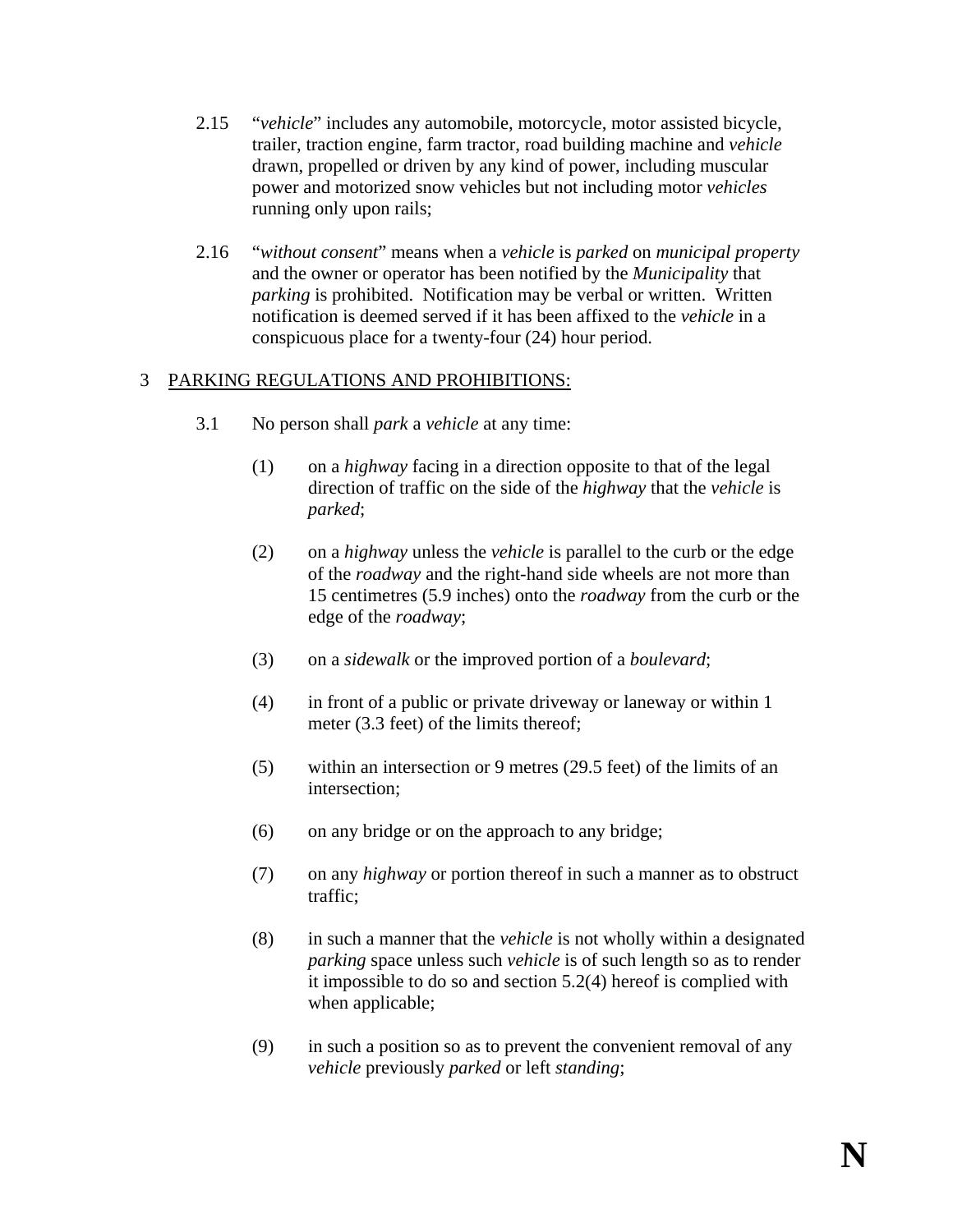- (10) on the *highways* or portions thereof as specified in Schedule "A" attached hereto, or on a *highway* or portions thereto, or on *municipal property*, where an *authorized sign* or *official sign* which prohibits *parking* has been erected by resolution of the Council of the *Municipality*;
- (11) on *municipal property without consent*;
- 3.2 No person shall *park* a *vehicle* on the *highways* or portion thereof or *municipal property* as set out in Schedule "B" in excess of the specified time limits therein on the days specified therein.
- 3.3 Despite any other provisions of this by-law, no person shall *park* or *stand* a *vehicle* in such a manner as to interfere with the clearing of snow, or the sanding or maintenance of a highway.
- 3.4 Despite the provisions of Section 3.1(10) and Section 3.2 of this by-law, no person shall *park* a *vehicle* on a *highway* from November 1 until April 15 of the following year between the hours of 12:00 midnight and 7:00 A.M.
- 3.5 The operator of a bus or *taxicab* shall not *stop* or *park* a bus or a *taxicab*  upon any *highway* other than those portions designated as *bus* or *taxicab* stands provided that this provision shall not prevent the operator from temporarily *stopping* for the purpose of and while actively engaged in loading or unloading passengers.

## 4 STANDING REGULATIONS:

- 4.1 No person shall at any time allow a *vehicle* to be *standing* on a *highway* or portion thereof specified in Schedule "C" attached hereto.
- 4.2 No person shall at any time allow a *vehicle* to be *standing* on a *sidewalk* or the improved portion of a *boulevard*.
- 4.3 No person shall at any time allow a *vehicle* to be *standing* with the righthand side wheels more than 15 centimetres (5.9 inches) on to the *roadway* from the edge of the curb or *roadway*.

### 5 PARKING METER ZONES:

5.1 Subject to the other provisions of this by-law, those portions of *highways* listed in Schedule "D" shall be and are hereby designated as *parking* meter zones.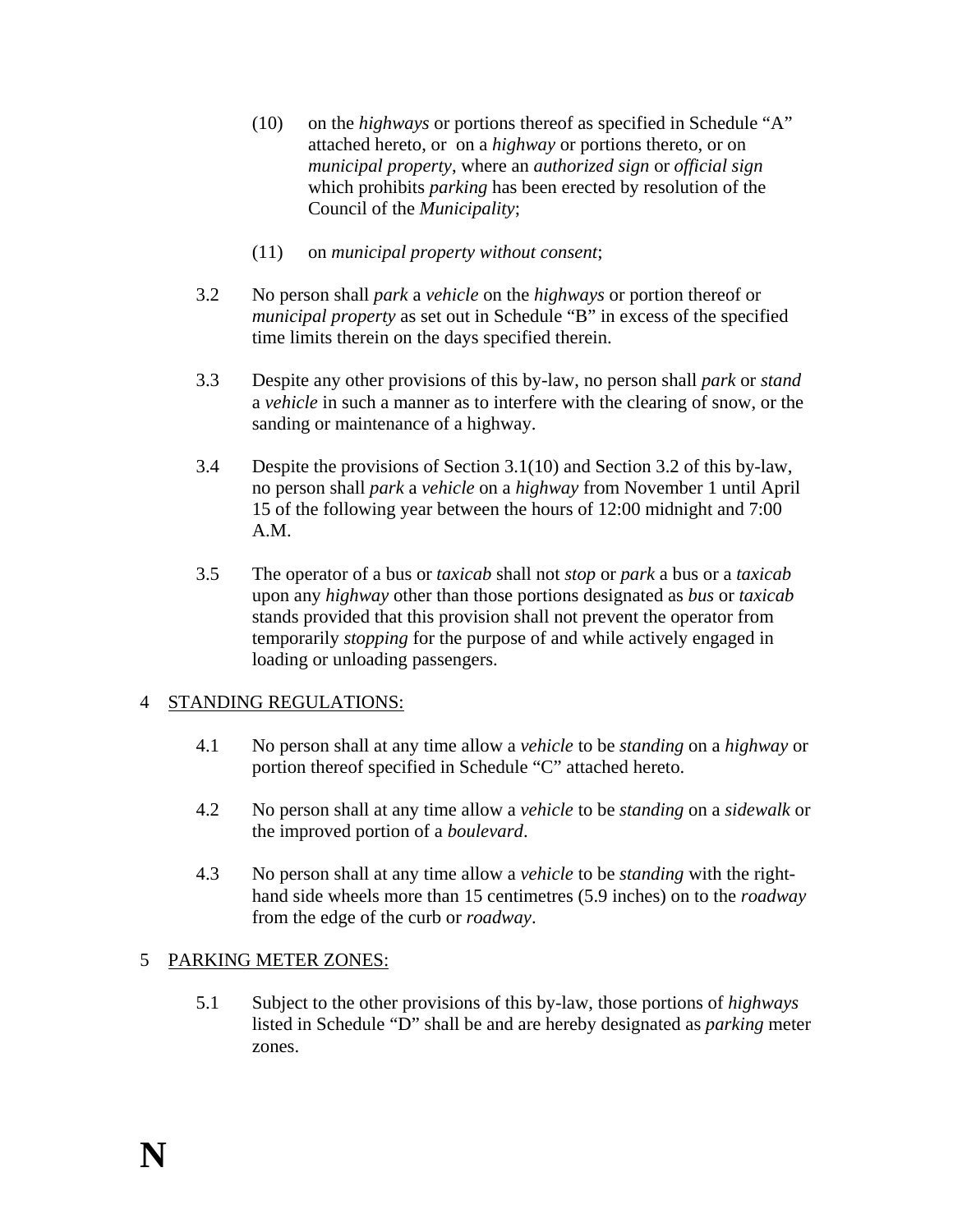- 5.2 Notwithstanding anything in this by-law to the contrary, the following rules and regulations apply to *parking* meter zones;
	- (1) No person shall *park* a *vehicle* in a *parking* meter zone between the hours of 9:00 A.M. and 6:00 P.M. on Mondays, Tuesdays, Wednesdays, Thursdays, Fridays and Saturdays throughout the year except when such days are legally and lawfully proclaimed holidays unless the owner or operator of such *vehicle* deposits in the *parking* meter provided for the *parking* space the sum of twenty-five cents for each and every sixty (60) minute period in accordance with and up to and including the maximum period indicated on the dial of the meter for each *parking* space used on Highland Street from Maple Avenue to Dysart Avenue or the sum of one dollar (\$1.00) for each and every sixty (60) minute period, on Highland Street from Cedar Avenue to, and including, Maple Avenue;
	- (2) No person shall allow a *vehicle* to remain *parked* for a longer period than that for which payment has been made in the form of coins deposited in the *parking* meter or meters, provided however, that this shall not prevent the owner or operator of the *vehicle* from using the unexpired time remaining on the meter from its previous use without depositing a coin therein;
	- (3) No person shall allow a *vehicle* to remain in a *parking* space controlled by an individual *parking* meter for a period longer than one hundred and twenty (120) minutes at any one time;
	- (4) If a *vehicle* is of such length that it cannot be *parked* within one *parking* space, the person *parking* the *vehicle* may occupy two (2) spaces and shall deposit the necessary amounts in the *parking* meter for both spaces;
	- (5) Nothing in this by-law shall be construed as prohibiting the *Municipality* from providing for a free *parking* space for loading or unloading, for *taxicab* or bus stands and for the matters of a similar nature or for removing or not installing *parking* meters in the said *parking* meter zones and for special consideration; and
	- (6) Any portion or portions of the areas designated in this by-law as "parking meter zones" may be at any time be designated temporarily as "No Parking" areas by resolution of the Council of the *Municipality*.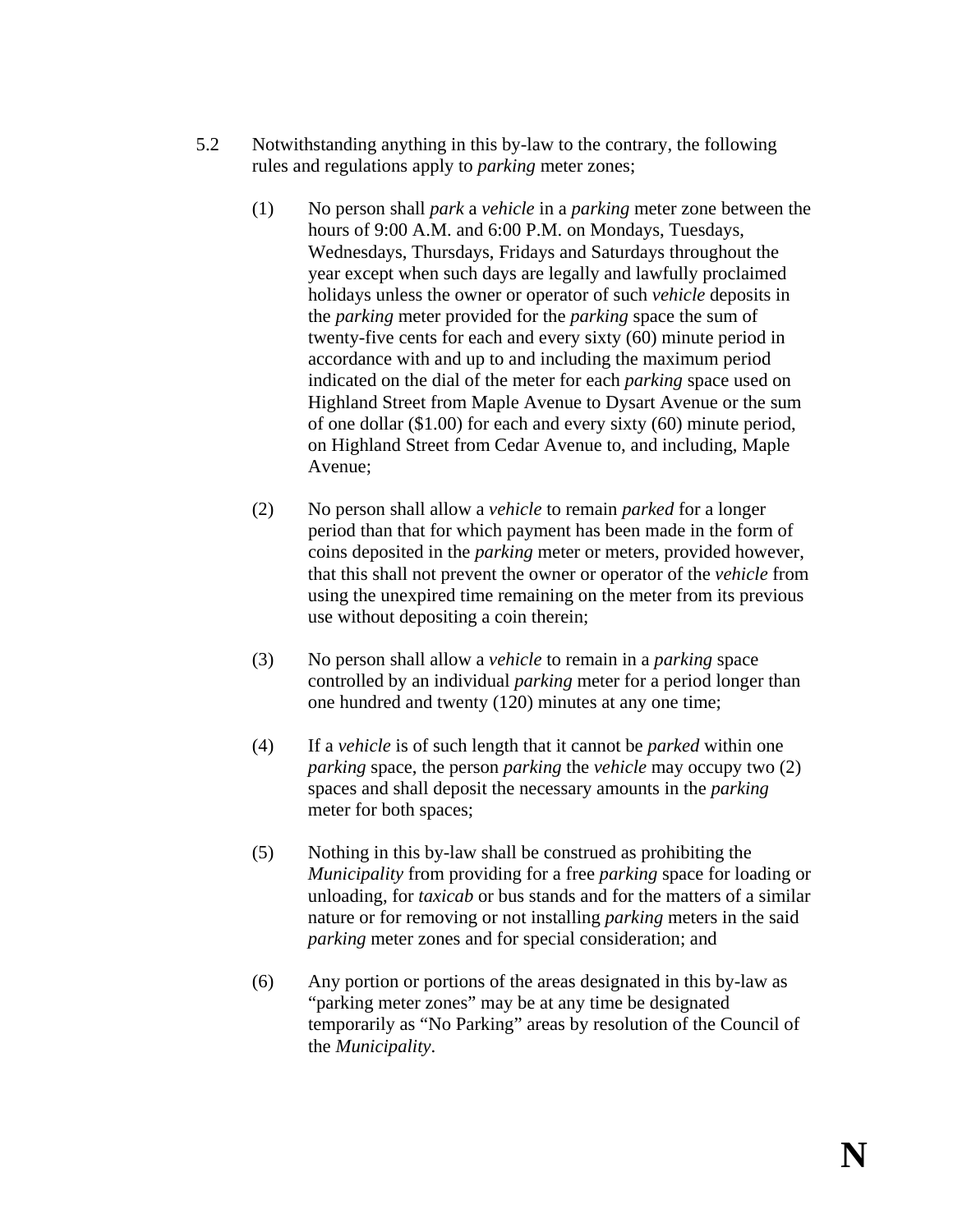## 6 ACCESSIBLE PARKING REGULATIONS:

## 6.1 In this section:

- (1) "*accessible parking space*" means a *parking* space designated under this by-law for the exclusive use of a *vehicle* displaying an *accessible parking permit* in accordance with the requirements of the Highway Traffic Act and the regulations made thereunder and this by-law;
- (2) "*permit*" means an *accessible parking permit* issued under the Highway Traffic Act and the regulations made thereunder or a permit, number plate or other marker or device issued by another jurisdiction and recognized under that Act.
- 6.2 An *accessible parking space*:
	- (1) shall be distinctly indicated in accordance with the requirements of the Highway Traffic Act and the regulations made thereunder; and
	- (2) shall include a part of any *highway* or of any *municipal property* or *private property* marked by *official signs* restricting its use as an *accessible parking space*.
- 6.3 No person or organization shall *park* a *vehicle* in an *accessible parking space*, unless a currently valid *permit* has been issued to that person, or organization, or to a passenger being picked-up or transported in the *vehicle* and such *permit* is displayed on or in the *vehicle* in accordance with the requirements of the Highway Traffic Act, the regulations made thereunder and this by-law.
- 6.4 The driver or operator of a *vehicle* which displays a *permit* in accordance with the requirements of the Highway Traffic Act and the regulations made thereunder and this by-law shall not be required to pay an amount in excess of the normal fee paid by other users of the same *parking* lots or other *parking* facilities to which the public has access.

## 7 PENALTIES:

7.1 Where a *vehicle* is found *parked* in contravention of the provisions of this by-law, the *police officer* or *officer* so finding the *vehicle* may issue a certificate of parking infraction and a parking infraction notice. The said parking infraction notice may be served upon the owner of the *vehicle* identified in the notice or upon the operator of the *vehicle* by a method prescribed by the Provincial Offences Act, R.S.O. 1990, chapter P33.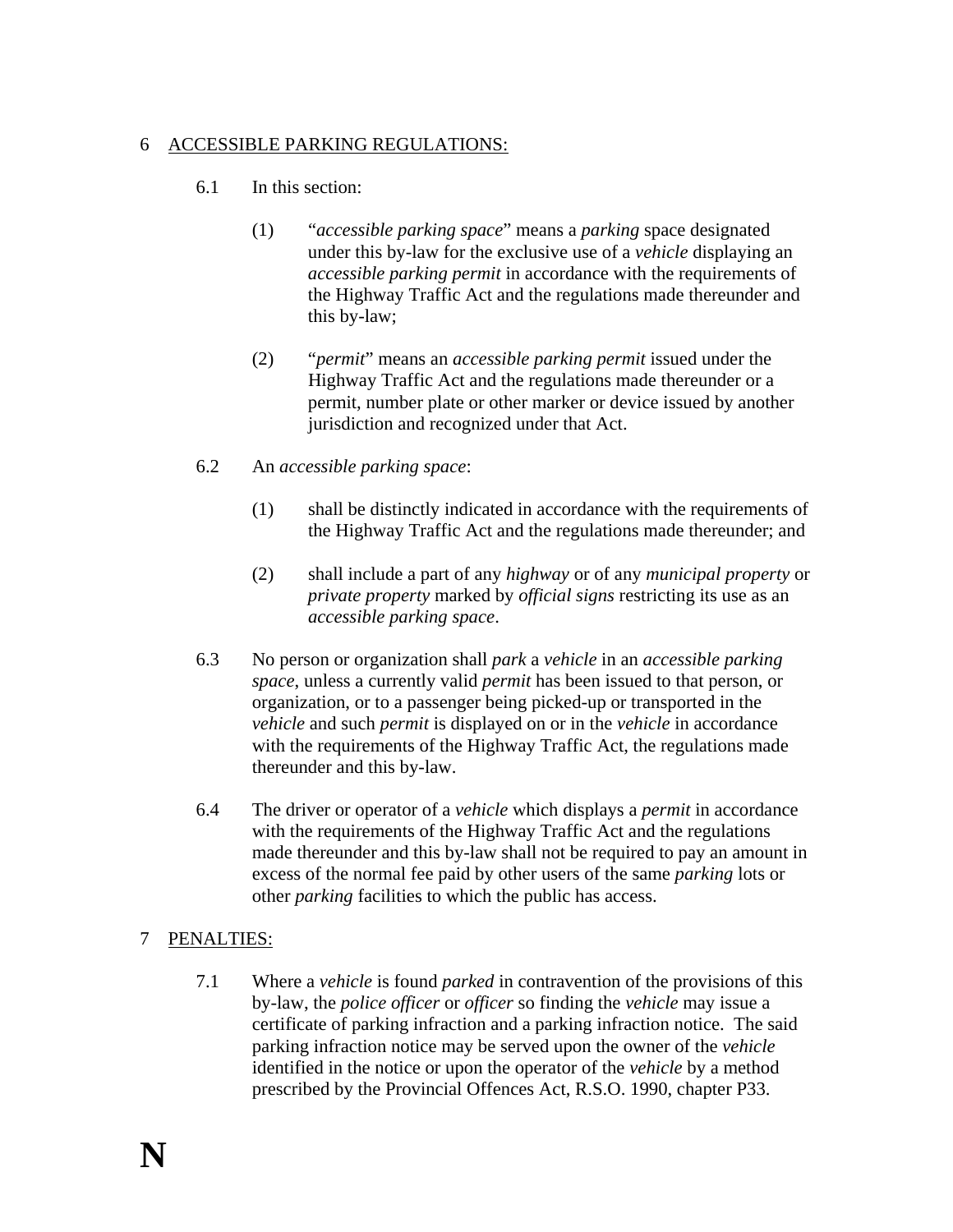- 7.2 The following offences are offences in which voluntary payment in full satisfaction in respect to the offences may be made:
	- (1) *park vehicle* facing opposite direction of traffic contrary to Section 3.1(1) herein;
	- (2) *park vehicle* more than 15 cm (5.9") from edge of *roadway* / curb contrary to Section 3.1(2) herein;
	- (3) *park vehicle* on *sidewalk / boulevard* contrary to Section 3.1(3) herein;
	- (4) *park vehicle* obstructing driveway / laneway contrary to Section 3.1(4) herein;
	- (5) *park vehicle* within 9 m (29.5') of an *intersection* contrary to Section 3.1(5) herein;
	- (6) *park vehicle* on bridge or on approach to bridge contrary to Section 3.1(6) herein;
	- (7) *park vehicle* obstructing traffic contrary to Section 3.1(7) herein;
	- (8) *park vehicle* not totally in designated *parking* space contrary to Section 3.1(8) herein;
	- (9) *park vehicle* preventing convenient removal of other *vehicle* contrary to Section 3.1(9) herein;
	- (10) *park vehicle* in prohibited area contrary to Section 3.1(10) herein;
	- (11) *park vehicle* on *municipal property without consent* contrary to Section 3.1(11) herein:
	- (12) *park vehicle* in excess of maximum time limit contrary to Section 3.2 herein;
	- (13) *park vehicle* interfering with *highway* maintenance contrary to Section 3.3 herein;
	- (14) *park vehicle* on *highway* between 12:00 midnight and 7:00 A.M. contrary to Section 3.4 herein;
	- (15) *park* bus or *taxicab* in an area not designated contrary to Section 3.5 herein;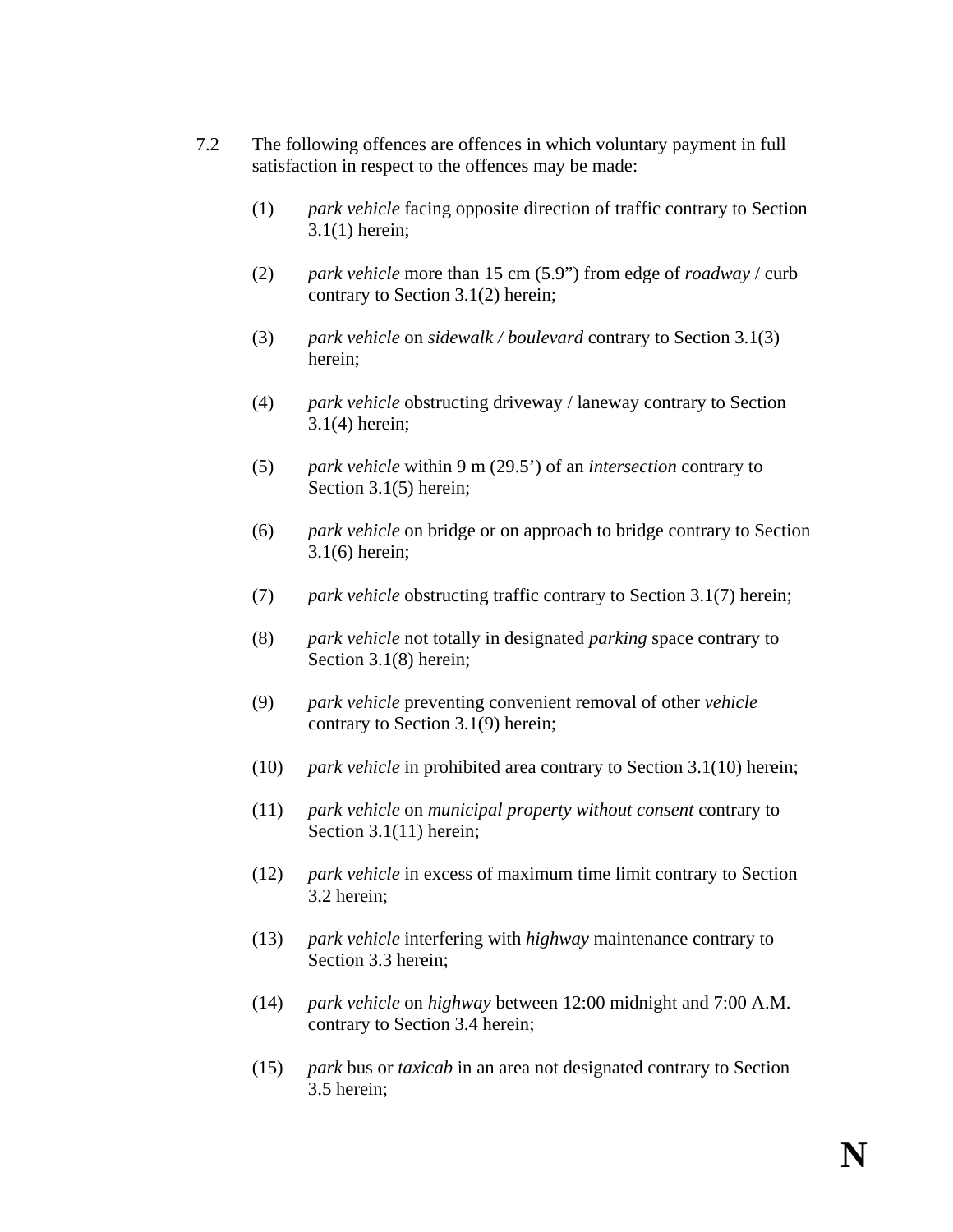- (16) *stand vehicle* in prohibited area contrary to Section 4.1 herein;
- (17) *stand vehicle* on *sidewalk / boulevard* contrary to Section 4.2 herein;
- (18) *stand vehicle* more than 15 cm (5.9") from edge of *roadway* / curb contrary to Section 4.3 herein;
- (19) *park vehicle* at expired meter contrary to Section 5.2(2) herein;
- (20) *park vehicle* in *accessible parking space* without *permit* contrary to Section 6.3 herein;
- 7.3 Every person who contravenes any provision of this by-law is guilty of an offence and on conviction is liable to a fine as provided for in the Provincial Offences Act, R.S.O. 1990, c. P. 33.
- 7.4 The owner of a *vehicle* shall incur the penalties provided for any violator of this by-law unless, at the time of such violation, the *vehicle* was in the possession of some person other than the owner or his chauffer, without the owner's consent and the driver of the *vehicle* not being the owner shall incur the penalties provided for any violation of the terms of this by-law.
- 7.5 The provisions of this by-law shall not apply in respect of *municipally* owned or emergency vehicles while the occupants of such *vehicles* are engaged in the performance of their duties.

# **8 REMOVING AND IMPOUNDING VEHICLES:**

8.1 Any municipal law enforcement officer, *police officer*, police cadet or any person appointed for carrying out the provisions of the Highway Traffic Act may, under the authority of Section 170(15) of the Highway Traffic Act, R.S.O. 1990, chapter H8, upon discovery of any *vehicle* found in contravention of this by-law may cause it to be moved or taken to and placed or stored in a suitable place and all costs and charges for removing, caring and storage thereof, are a lien upon the *vehicle*, which may be enforced in the manner, provided by the Repair and Storage Liens Act, R.S.O. 1990, chapter R25.

## **9 IMPLEMENTATION:**

9.2 Municipal law enforcement officers of the Corporation of the United Townships of Dysart, Dudley, Harcourt, Guilford, Harburn, Bruton, Havelock, Eyre and Clyde are hereby appointed to enforce this By-law.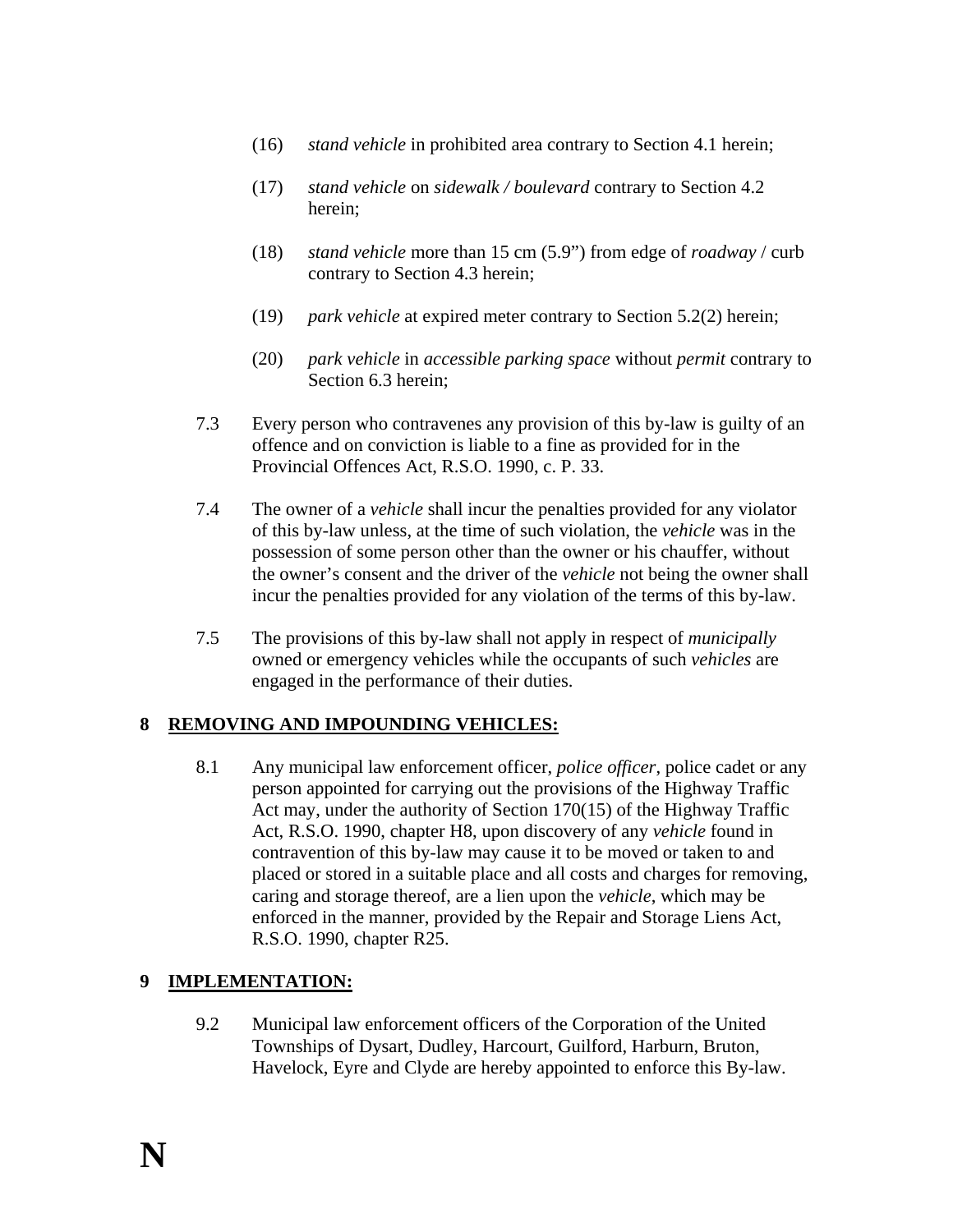- 9.3 The Road Superintendent is hereby authorized and directed to obtain, erect and maintain such *official signs* and *authorized signs* as are necessary to give effect to the provisions of this by-law.
- 9.4 This by-law comes into force and takes effect on July 1, 2010, subject to the provisions of the Provincial Offences Act, R.S.O. 1990, chapter P33.
- 9.5 By-laws numbered 93-19, 2001-55, 2006-26, 2006-108, 2008-27 and 2009-48 or any preceding by-laws regulating *parking* shall be repealed on July 1, 2010 when this by-law comes into force and takes effect.

## **10 ENFORCEMENT:**

10.2 The provisions of this by-law shall be enforced by any police officer or officer as defined by Section 2.7 herein.

READ A FIRST TIME:

READ A SECOND TIME:

READ A THIRD TIME AND FINALLY PASSED: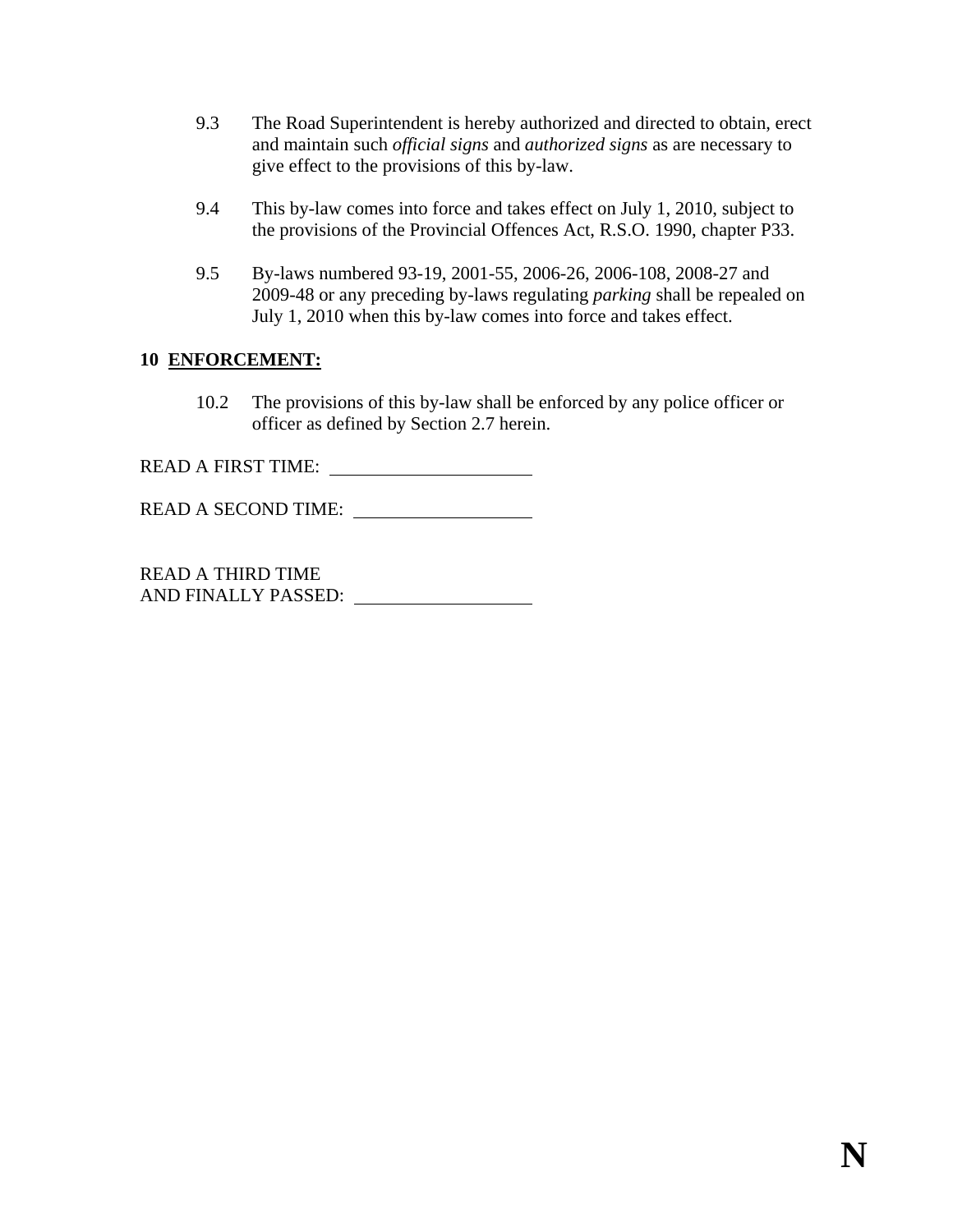## **SCHEDULE "A"**

## **(List of** *highways* **or portions of** *highways* **where** *parking* **is prohibited.)**

- 1. Independent Street, north and south sides of road between intersection of Eastern Avenue and Cattail Road between the hours of 8:00A.M. and 6:00 P.M. daily;
- 2. Victoria Street adjacent to school property between hours of 8:30 A.M. and 4:40 P.M., Monday through Friday;
- 3. The east  $\frac{1}{2}$  (33 feet) of the original road allowance between the Township of Sherborne and the Township of Havelock, being located at Lot 1, Concession 12, Township of Havelock;
- 4. Wigamog Road "No Parking" as indicated between signs in the vicinity of Lot 6, Concession 3, Township of Dysart, Silver Beach Campground;
- 5. Grass Lake Road from the intersection of County Road 1 (Gelert Road) to 1061 Grass Lake Road on both sides and from 1061 Grass Lake Road to 1173 Grass Lake Road on the west side;
- 6. Blue Heron Trail on both sides of the road at Plan 633, Block 21, Township of Guilford for a distance of about 1100 feet between posted signs in front of the Blue Heron Boat Launch Area;
- 7. Cedar Avenue on the east side from Highland Street heading south for a distance of 30 metres (98.4 feet);
- 8. North side of Mountain Street from Dysart Avenue heading east for a distance of 15 metres (49.2 feet);
- 9. West side of Dysart Avenue from Mountain Street heading north for a distance of 33 metres (108.3 feet);
- 10. West side of Dysart Avenue from Highland Street heading south for a distance of 22.5 metres (74 feet);
- 11. East side of Dysart Avenue from Mountain Street heading north for a distance of 33 metres (108.3 feet);
- 12. South side of York Street from Maple Avenue heading west for a distance of 103 meters (337.9 feet);
- 13. West side of Cedar Avenue from Highland Street to Mountain Street from November 1 until April 15 of the following year;

**N**